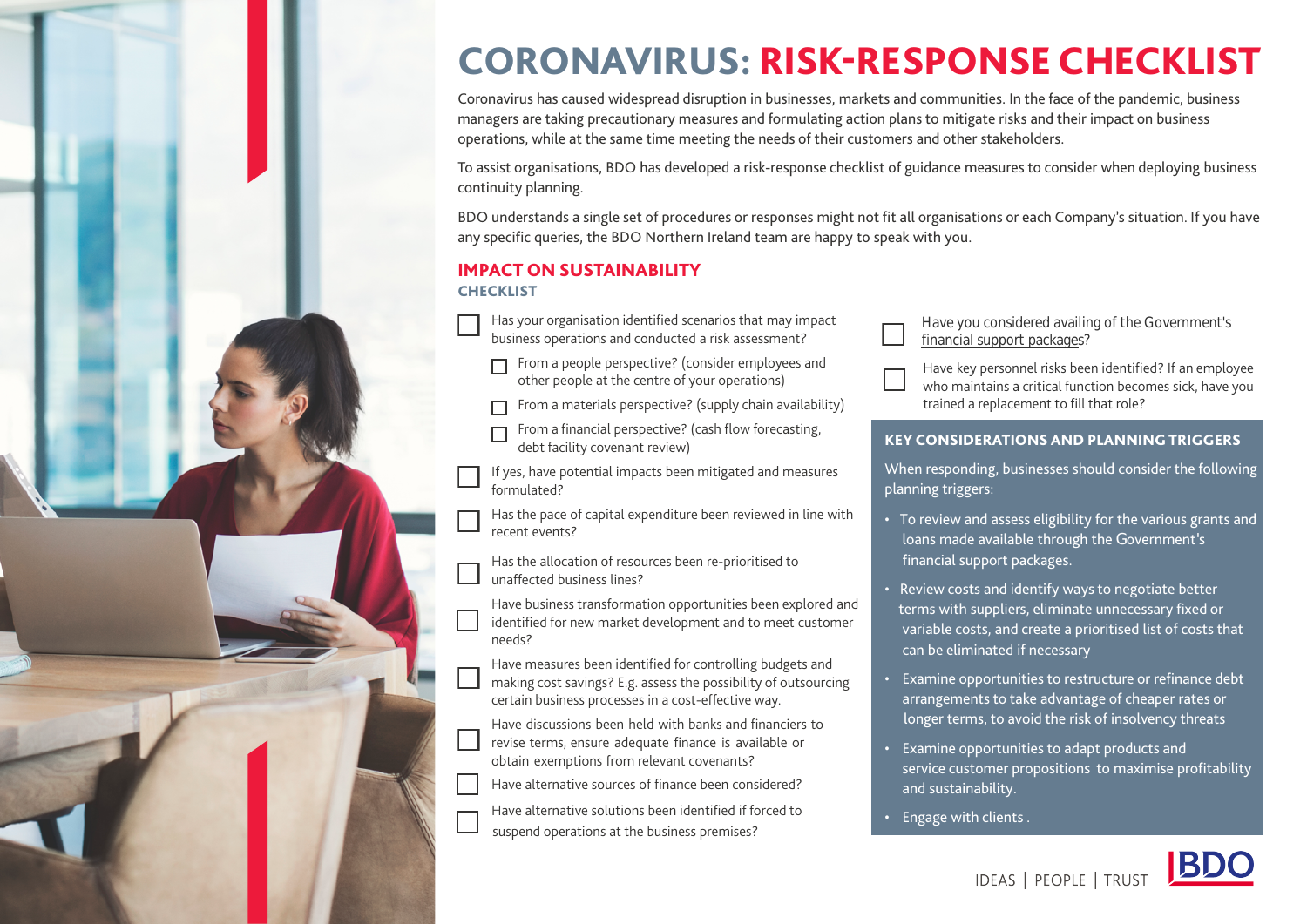## IMPACT ON SUPPLY CHAIN

#### **CHECKLIST**

| Has your organisation identified potential impacts on your supply chain - have you<br>considered how you can mitigate these if they crystalise?                                                                                                               | Have employees been reminded<br>the importance of maintaining p<br>hygiene in the workplace?                                                  |
|---------------------------------------------------------------------------------------------------------------------------------------------------------------------------------------------------------------------------------------------------------------|-----------------------------------------------------------------------------------------------------------------------------------------------|
| Have considerations been made to re-prioritise the production line to respond to market<br>impacts associated with the threat? E.g. increase safety stock levels and stockpile essential<br>supplies and resources.                                           | Has an employee communicatio<br>been developed and information<br>disseminated on precautions to                                              |
| Have alternative domestic or international suppliers been pre-qualified and outsourced in<br>case primary suppliers can no longer provide support?                                                                                                            | spread of the virus?<br>Have health and safety processe<br>considered?                                                                        |
| Have contingency measures been formulated that anticipate possible failures in the supply chain?<br>E.g. examine the capacity of other suppliers in other geographical areas, change the production<br>mix, plan for new delivery methods to reach customers. | Have staff members been identi<br>authorise the enactment of your<br>continuity plan?                                                         |
| Do suppliers have documented plans for business continuity and information technology<br>disaster recovery?                                                                                                                                                   | For any key workers, are records<br>travel being kept and employees<br>monitored?                                                             |
| Have considerations been made that take into account the absence of critical staff over an<br>extended period?<br>Have actions for business recovery been developed? .                                                                                        | Is the organisation considering a<br>in the workplace so that a safe d<br>be maintained between employ                                        |
|                                                                                                                                                                                                                                                               | Are home office working policies<br>capabilities being reviewed and                                                                           |
| <b>KEY CONSIDERATIONS AND PLANNING TRIGGERS</b><br>When responding, businesses should consider the following planning triggers:                                                                                                                               | Have sufficient and accessible in<br>control supplies (e.g. hand saniti<br>provided?                                                          |
| • Determine where the supply chain risks are (e.g. upstream or downstream)<br>• What is the risk to business sustainability? (i.e. how long can the business operate                                                                                          | Is sick leave being monitored an<br>symptoms reported on?                                                                                     |
| without supply of x). Showing sustainability is key.<br>• Examine the supply chain risk in terms of:                                                                                                                                                          | Has a platform or communicatio<br>(e.g. SMS hotline) been develope<br>communicate information to en                                           |
| - Market risk (supply and demand mismatch)<br>Human risk (labour force availability)                                                                                                                                                                          | Have employee contact process<br>rehearsed?                                                                                                   |
| Financial risk (effect to profitability)<br>Production risk (chance of failure).                                                                                                                                                                              | Have insurances been discussed,<br>with your insurers?                                                                                        |
| Consideration should be given to finding and approving new suppliers, finding<br>٠<br>alternative modes of transport, identifying which of those options are available,<br>and selling products on that basis.                                                | Do you have plans to isolate and<br>critical staff and teams during ar<br>localised response that are unab<br>work remotely but are key to ke |

#### IMPACT ON HEALTH AND SAFETY **CHECKLIST**

| Have employees been reminded about<br>the importance of maintaining personal<br>hygiene in the workplace? | К |
|-----------------------------------------------------------------------------------------------------------|---|
| Has an employee communication plan                                                                        |   |
| been developed and information been<br>disseminated on precautions to stop the                            |   |
| spread of the virus?                                                                                      | Ċ |
| Have health and safety processes been<br>considered?                                                      |   |
| Have staff members been identified to                                                                     |   |
| authorise the enactment of your business<br>continuity plan?                                              |   |
| For any key workers, are records of staff                                                                 |   |
| travel being kept and employees' exposure<br>monitored?                                                   |   |
| Is the organisation considering arrangements                                                              |   |
| in the workplace so that a safe distance can<br>be maintained between employees?                          |   |
| Are home office working policies and                                                                      |   |
| capabilities being reviewed and evaluated?                                                                |   |
| Have sufficient and accessible infection                                                                  |   |
| control supplies (e.g. hand sanitisers) been<br>provided?                                                 |   |
| Is sick leave being monitored and                                                                         |   |
| symptoms reported on?                                                                                     |   |
| Has a platform or communication channel<br>(e.g. SMS hotline) been developed to                           |   |
| communicate information to employees?                                                                     |   |
| Have employee contact processes been                                                                      |   |
| rehearsed?                                                                                                |   |
| Have insurances been discussed/reviewed<br>with your insurers?                                            |   |
| Do you have plans to isolate and protect                                                                  |   |
| critical staff and teams during an extended,<br>localised response that are unable to                     |   |
| work remotely but are key to keeping the                                                                  |   |
| business running?                                                                                         |   |

**IDEAS | PEOPLE | TRUST** 

## **BDO**

## KEY CONSIDERATIONS AND PLANNING TRIGGERS

When responding, businesses should consider the following planning triggers:

- Whether their operations (e.g. manufacture, financial services processing) do not permit the ability to work remotely (e.g. from home)
- During a widespread and sustained pandemic scenario, businesses need to isolate and protect these critical teams for a period of time. They may need to use a range of strategies including 'split teams' separated by geographical sites